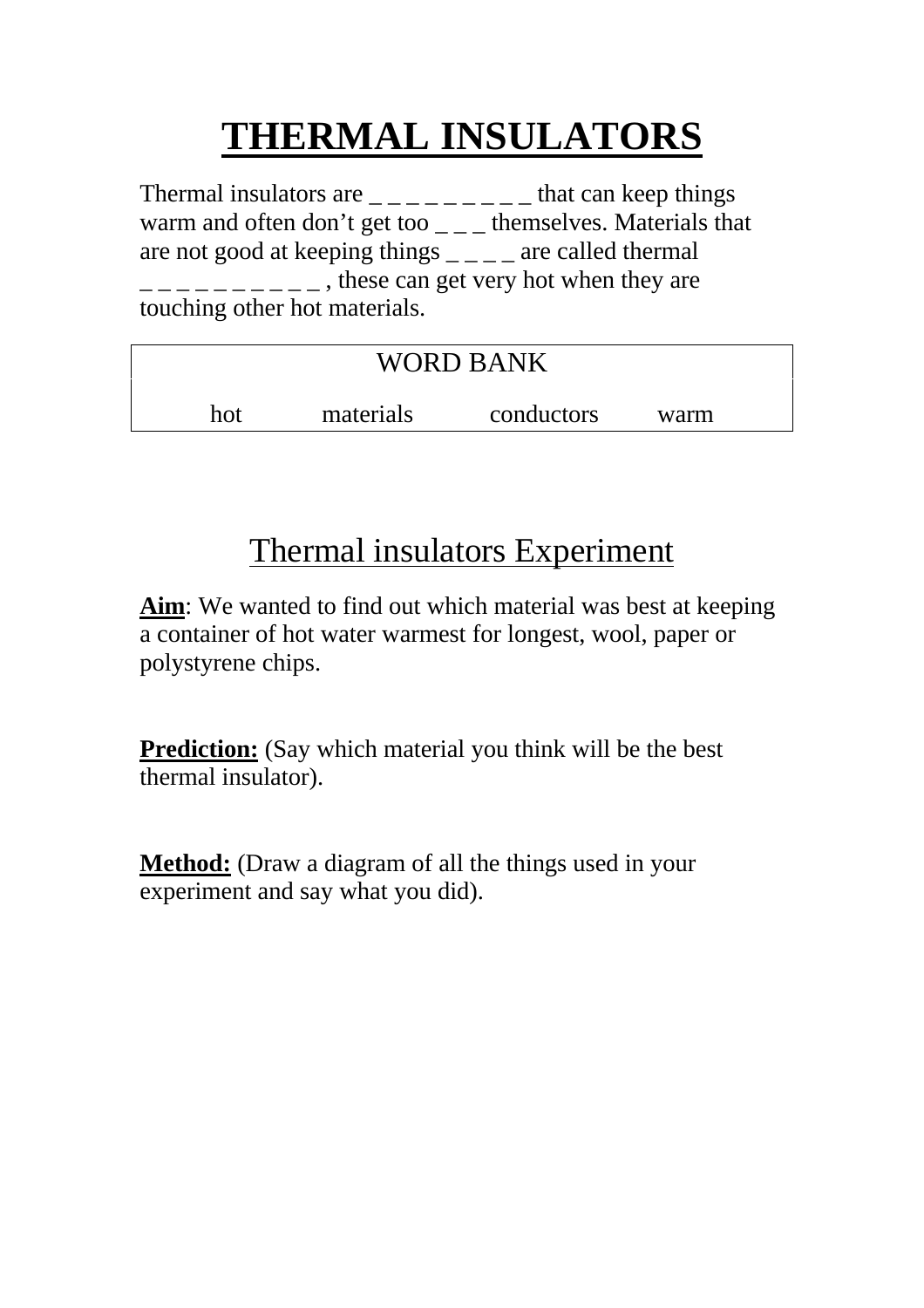## **Results:**

| Time elapsed<br>(minutes) | Temperature                      | Temperature<br>(degrees C) | Temperature<br>$(\text{degrees C})$ | Temperature<br>$(\text{degrees C})$ |
|---------------------------|----------------------------------|----------------------------|-------------------------------------|-------------------------------------|
|                           | (degrees C)<br>polystyrene chips | Paper                      | Wool                                | Control                             |
|                           |                                  |                            |                                     |                                     |
|                           |                                  |                            |                                     |                                     |
|                           |                                  |                            |                                     |                                     |
|                           |                                  |                            |                                     |                                     |
|                           |                                  |                            |                                     |                                     |
|                           |                                  |                            |                                     |                                     |
|                           |                                  |                            |                                     |                                     |
|                           |                                  |                            |                                     |                                     |
|                           |                                  |                            |                                     |                                     |
|                           |                                  |                            |                                     |                                     |
|                           |                                  |                            |                                     |                                     |
|                           |                                  |                            |                                     |                                     |
|                           |                                  |                            |                                     |                                     |
|                           |                                  |                            |                                     |                                     |
|                           |                                  |                            |                                     |                                     |
|                           |                                  |                            |                                     |                                     |
|                           |                                  |                            |                                     |                                     |
|                           |                                  |                            |                                     |                                     |
|                           |                                  |                            |                                     |                                     |
|                           |                                  |                            |                                     |                                     |
|                           |                                  |                            |                                     |                                     |
|                           |                                  |                            |                                     |                                     |
|                           |                                  |                            |                                     |                                     |
|                           |                                  |                            |                                     |                                     |
|                           |                                  |                            |                                     |                                     |
|                           |                                  |                            |                                     |                                     |
|                           |                                  |                            |                                     |                                     |

**Conclusion:** (Say which material was the best thermal insulator and which was the worst, explain how you know).